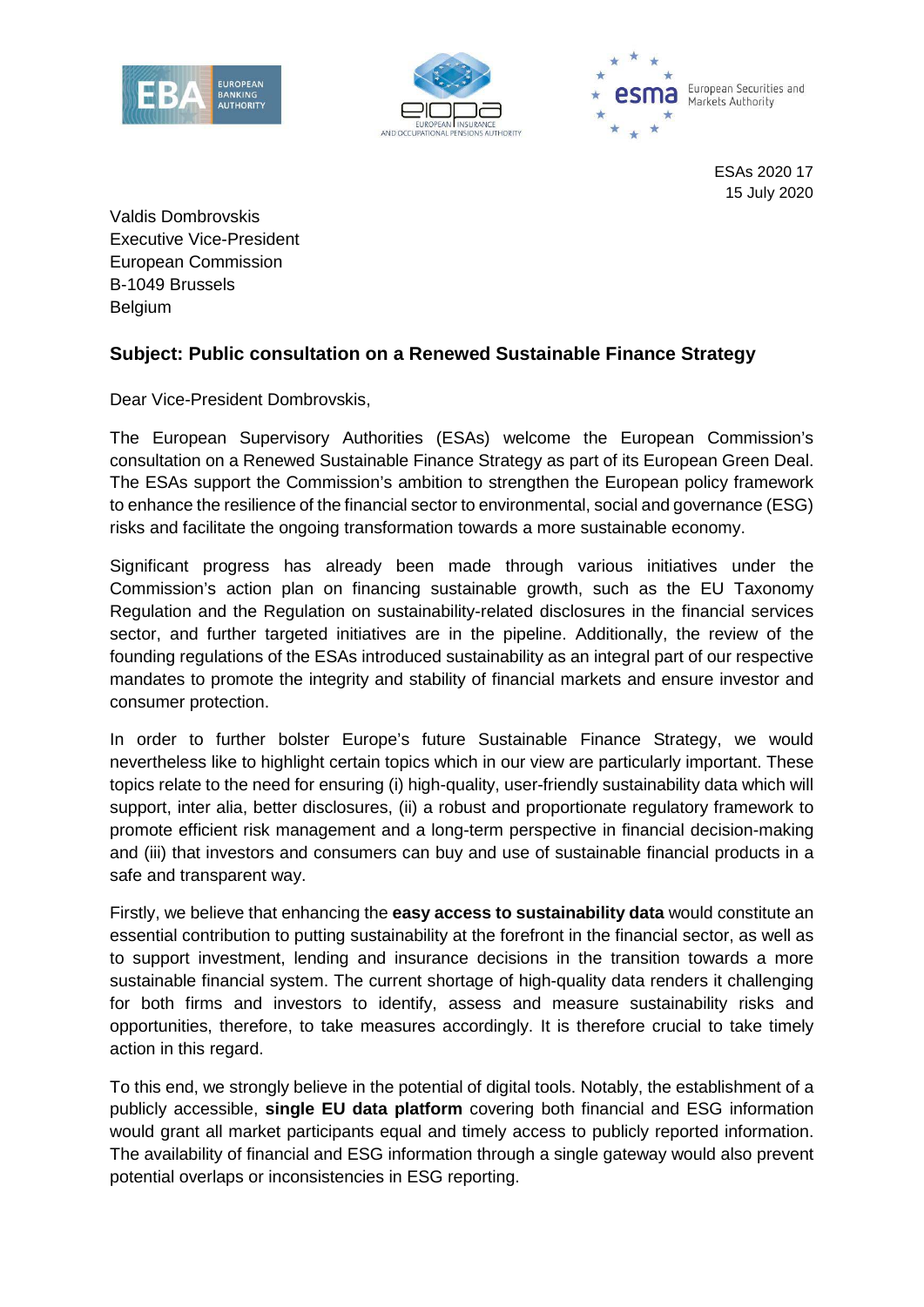





Moreover, the comparability and reliability of ESG data will only improve if clear and sufficiently granular **taxonomies** for "green", "brown" and "social" activities are developed and consistently implemented by the financial sector, together with common and uniformly enforced **ESG-related disclosure standards** for companies, as already signalled in the ESAs response to the NFRD consultation earlier this year.

Secondly, we believe there is a need to support a more robust regulatory framework to promote efficient risk management and a long-term perspective in financial decision-making. A robust regulatory framework is necessary to support the implementation of business strategies that take sustainability objectives into account and are, as such, viable over the long term. To ensure a more forward-looking perspective, robust **corporate governance arrangements that support a sound risk management** and risk culture at all levels as well as an **effective strategy setting and oversight by management bodies** are key. For example, it would be helpful to improve clarity around the link between a company's non-financial performance and the variable remuneration afforded to directors.

In contributing to a robust regulatory framework, the work that the ESAs are conducting based on the mandates attributed to them in the area of sustainable finance may inform further potential legislative changes. In this context, we note the importance of assessing the impact of newly implemented legislation before taking additional legislative steps.

We furthermore wish to underline the importance of taking a **proportionate approach** across all legislative and regulatory initiatives considered within the Renewed Sustainable Finance Strategy, to avoid any unnecessary burden on smaller companies.

Thirdly, a crucial aspect of the effort to mainstream sustainable finance would be to ensure that investors and consumers are able to make use of, and have trust in, sustainable financial products in a way that is both safe and transparent. In this context, the ESAs attach importance to the promotion of transparency and oversight on ESG-related aspects and to the **role of ESG ratings, ESG benchmarks and ecolabels**.

- On the one hand, in the absence of legally binding requirements of what **ESG ratings** measure and on the related methodologies applied, it is currently difficult to compare ESG ratings of different providers. The lack of legal requirements in relation to the robustness and transparency of the methodologies used causes shortcomings in the transparency, clarity and consistency of ESG ratings, which should be addressed by introducing minimum standards for ESG ratings and ensuring EU level supervision of ESG rating providers. On the other hand, given the critical role in EU financial legislation of **credit ratings** and their use in the calculation of the capital requirements of credit institutions, it is essential that these ratings remain focused on assessing creditworthiness. At the same time, there should be a sufficient level of transparency around the impact of ESG factors on the creditworthiness assessments of an issuer or entity.
- In addition, there is a growing need in Europe for a methodologically robust and reliable **ESG benchmarks** which encompass the entire ESG spectrum, including the social and governance aspects. Such EU ESG benchmarks would help investors and consumers to take account of the sustainability risks affecting their investee companies and of the positive ESG impact of those companies and as such permit them to build a